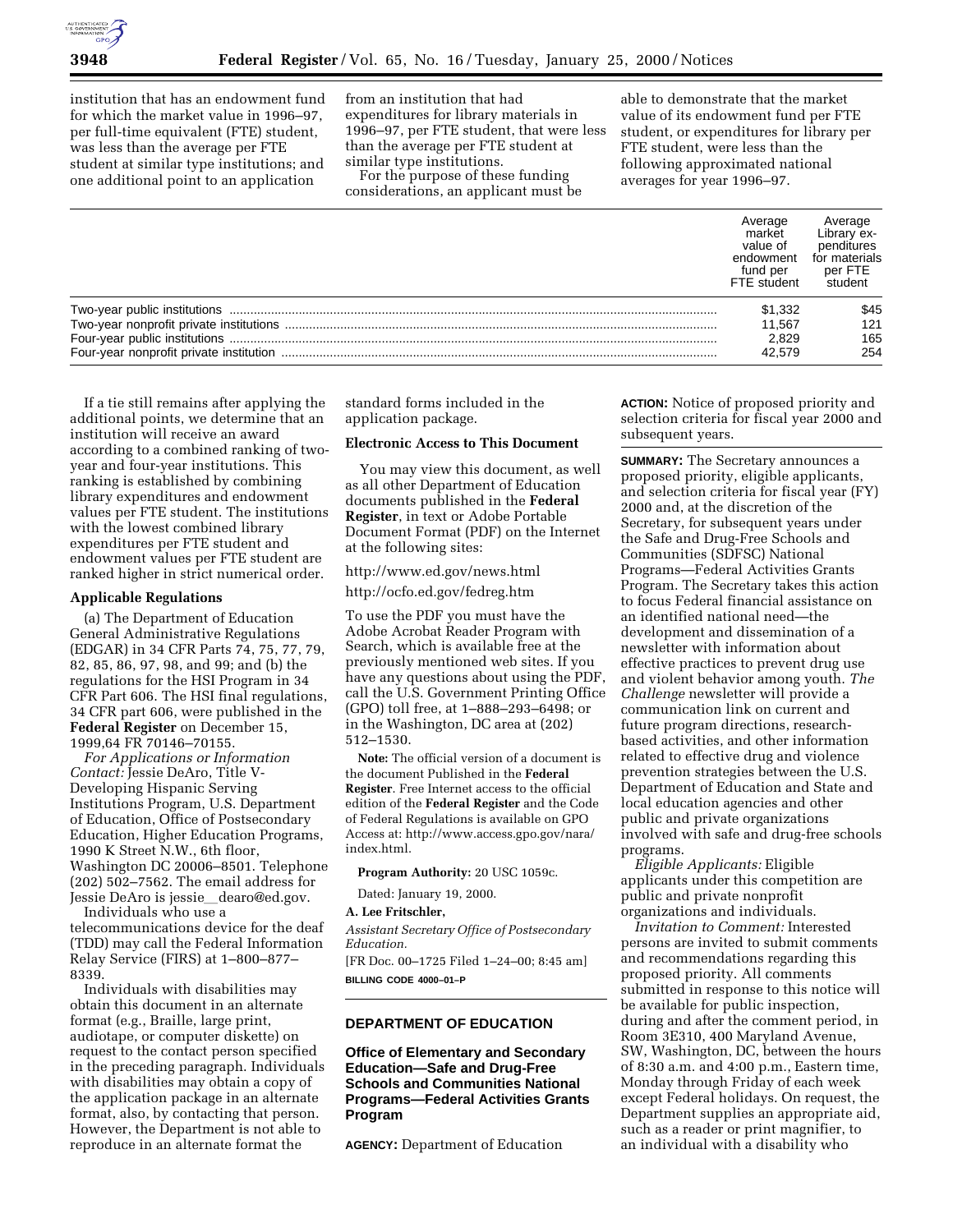needs assistance to review the comments. An individual with a disability who wants to schedule an appointment for this type of aid may call (202) 205–8113 or (202) 260–9895. An individual who uses a TDD may call the Federal Information Relay Service (FIRS) at 1–800–877–8339.

**DATES:** Comments must be received by the Department on or before February 24, 2000.

**ADDRESSES:** All comments concerning these proposed priorities should be addressed to Gail Beaumont, Safe and Drug-Free Schools Program, U.S. Department of Education, 400 Maryland Avenue, SW, Room 3E310, Washington, DC 20202–6123. Comments may be sent through the Internet: *comments@ed.gov.* You must include the term ''Federal Activities Grants Program'' in the subject line of your electronic message.

**FOR FURTHER INFORMATION CONTACT:** Gail Beaumont, Safe and Drug-Free Schools Programs, U.S. Department of Education, 400 Maryland Avenue, SW, Room 3E310, Washington, DC 20202– 6123, (202) 260–3954. Fax: (202) 260– 7767. Internet: http//www.ed.gov/ offices/OESE/SDFS.

Individuals who use a telecommunication device for the deaf (TDD) may call the Federal Information Relay Service at 1–800–877–8339. Individuals with disabilities may obtain this document in an alternate format (e.g., Braille, large print, audio tape, or computer diskette) on request to the contact person listed above.

**Note:** This notice of proposed priorities does not solicit applications. A notice inviting applications under this competition will be published in the **Federal Register** concurrent with or following the publication of the notice of final priorities.

**SUPPLEMENTARY INFORMATION:** This notice contains one proposed priority for fiscal year 2000, and related selection criteria. Under the absolute priority, the Secretary intends to award one cooperative agreement for up to 36 months; this cooperative agreement will support a means of communicating with the field on current and future program directions, research-based activities, and other information related to effective drug and violence prevention practices through *The Challenge* newsletter. The primary audience for *The Challenge* is classroom teachers.

Applicants must demonstrate extensive knowledge of elements of effective drug and violence prevention programs and current research in the area of drug and violence prevention programs and current research in the area of drug and violence prevention. Funds under the Safe and Drug-Free

Schools Program reach 97 percent of the nation's school districts. While most school districts have implemented drug and violence prevention activities in some form, too often these activities are narrow in scope and are not based on science. Many school districts lack data on the effects of their drug and violence prevention programs on student behavior. They need information about programs that have proven to be effective or promising that they can adopt for their students. Although research exists on drug and violence prevention strategies that have positive results, too often this research is not known to school personnel, and does not get translated into practice. *The Challenge* will provide classroom teachers and other professionals with information about effective or promising drug and violence prevention programs and strategies, articles by experts in the prevention field, and other timely information covering a broad range of topics that comprise the expanding knowledge base on drug and violence prevention.

With regard to content, the following information describes examples of topics and types of articles that have been featured in past issues of *The Challenge:*

• Information about principles of effective drug and violence prevention programs.

• Key elements or characteristics of successful drug and violence prevention programs.

• Research studies and data related to drug and violence prevention.

• Articles by recognized experts in fields related to safe and drug-free schools.

• Articles describing model programs.

• Information that describes discretionary grant activities funded under the Safe and Drug-Free Schools Program, National Programs, including resources and products resulting from the activities.

• Timely information on special topics such as emerging trends in use of specific drugs, or early warning signs of violent behavior.

• Resources and helplines for obtaining information and materials on drug and violence prevention.

While applicants are expected to address in their applications the topics and types of articles described in the above list, the list is by no means comprehensive. Applicants are encouraged to offer suggestions on ways to communicate with the field on key issues.

Frequency of past publication of *The Challenge* has ranged from 6–10 times

per year, and the number of pages has ranged from 4–26 pages per issue. The number of copies has been 50,000 per issue. These numbers are offered as guides based on past practice, and are not requirements of the current competition. Applicants are encouraged to offer suggestions regarding the length and frequency of publication, as well as number of copies per issue and dissemination plan.

The applicant funded under the absolute priority in this notice will have the responsibility to design, develop, publish, disseminate, and manage all aspects of *The Challenge* consistent with the specific requirements in the absolute priority below. In submitting their proposals for funding, applicants are encouraged to offer suggestions and ideas for *The Challenge* in addition to those specified in the absolute priority.

*Absolute Priority:* Under 34 CFR 75.105(c)(3) and the Safe and Drug-Free Schools and Communities Act of 1994, the Secretary gives an absolute preference to applications that meet the following priority. The Secretary funds under this competition *only* applications that meet this absolute priority. Under the absolute funding priority for this competition, applicants must propose projects that:

(1) Design, develop, publish, and disseminate *The Challenge*, a newsletter for educators, prevention specialists, and other professionals in fields related to education and drug and violence prevention to provide information above effective practices to prevent drug use and violent behavior among youth.

(2) Manage all aspects of *The Challenge*, including developing contents of each issue, writing or soliciting articles for each issue, preparing artwork, handling all design and pre-production tasks, and printing and mailing.

(3) Create, maintain, and expand a subscriber data base for ED.

(4) Evaluate on an ongoing basis the impact of *The Challenge* on the intended audience, and use evaluation results for continuous improvement of the newsletter.

(5) Develop, create, and maintain a Web site to post each issue and receive reader comments and suggestions.

(6) Agree to have content of the newsletter reviewed and approved by the Department of Education prior to publication.

#### **Selection Criteria**

The following selection criteria will be used to evaluate applications for one cooperative agreement under this competition. The maximum score for all these criteria is 100 points. The